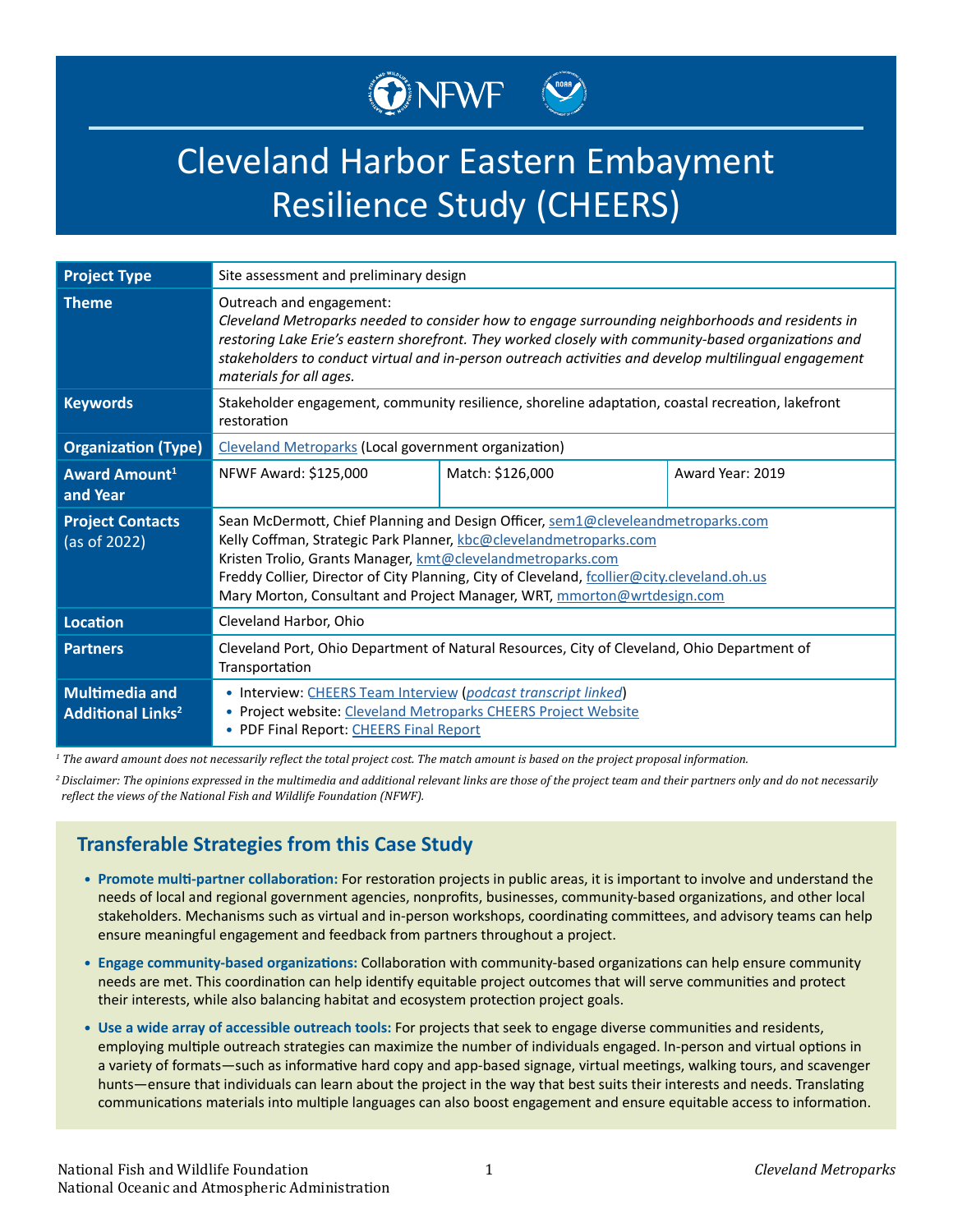# **Project Overview: Cleveland Harbor Eastern Embayment Resilience Study**

A yearlong planning process led by a government-community partnership marks the first step in transforming a hardened portion of Cleveland's shoreline to a more natural state. Thanks to the [Cleveland Harbor Eastern Embayment Resilience Study \(CHEERS\),](https://www.clevelandmetroparks.com/getmedia/4bf26b8b-e8b0-493f-8529-e9f699f8db0e/_CHEERS_Final-Report_Interactive-7-2-2021.pdf.ashx) the city now has a path forward for improving the resilience of Lake Erie's eastern shorefront while providing benefits to the community and economy. CHEERS will connect people to the lake, create spaces that meet community needs, protect infrastructure and natural habitat, and celebrate the cultural significance and history of the lake (Figure 1).

Land use and industry have degraded the eastern embayment of Lake Erie in Cleveland, diminishing in-water and nearshore habitat. These changes have also increased the vulnerability of the surrounding communities to environmental and climate impacts, such as more intense storm events and shoreline erosion. Cleveland's East Side communities are particularly vulnerable, with high poverty levels and many minority populations. CHEERS focuses on naturebased solutions, including the beneficial use of dredged sediments

# **Project Outcomes**

- **• Citizens engaged:** Over 1,500 community members participated through virtual town halls and scavenger hunts, community surveys, and in-person walking tours.
- **• Partnerships initiated:** A consortium of five partners (Cleveland Metroparks, the City of Cleveland, the Port of Cleveland, the Ohio Department of Natural Resources, and the Ohio Department of Transportation) led the project in tandem with 12 community organizations and 40 stakeholder groups.
- **• Restoration approach planned:** Phased approach developed for creating 150 acres of park and habitat amenities, including 80 acres of newly acquired park land.

from the Cuyahoga River, to balance both economic and social needs while preserving the lake's critical services for generations to come.



**Challenges and Solutions** 

CHEERS was a fast-paced initiative that required strong coordination among the project partners and extensive input from local communities and residents to identify strategies that met their needs while protecting infrastructure and expanding natural habitat. The project team used multiple **engagement and outreach strategies** to overcome these challenges and develop a study that addressed the needs of varied stakeholders. It also found ways to innovate and adapt its tactics when the COVID-19 pandemic emerged.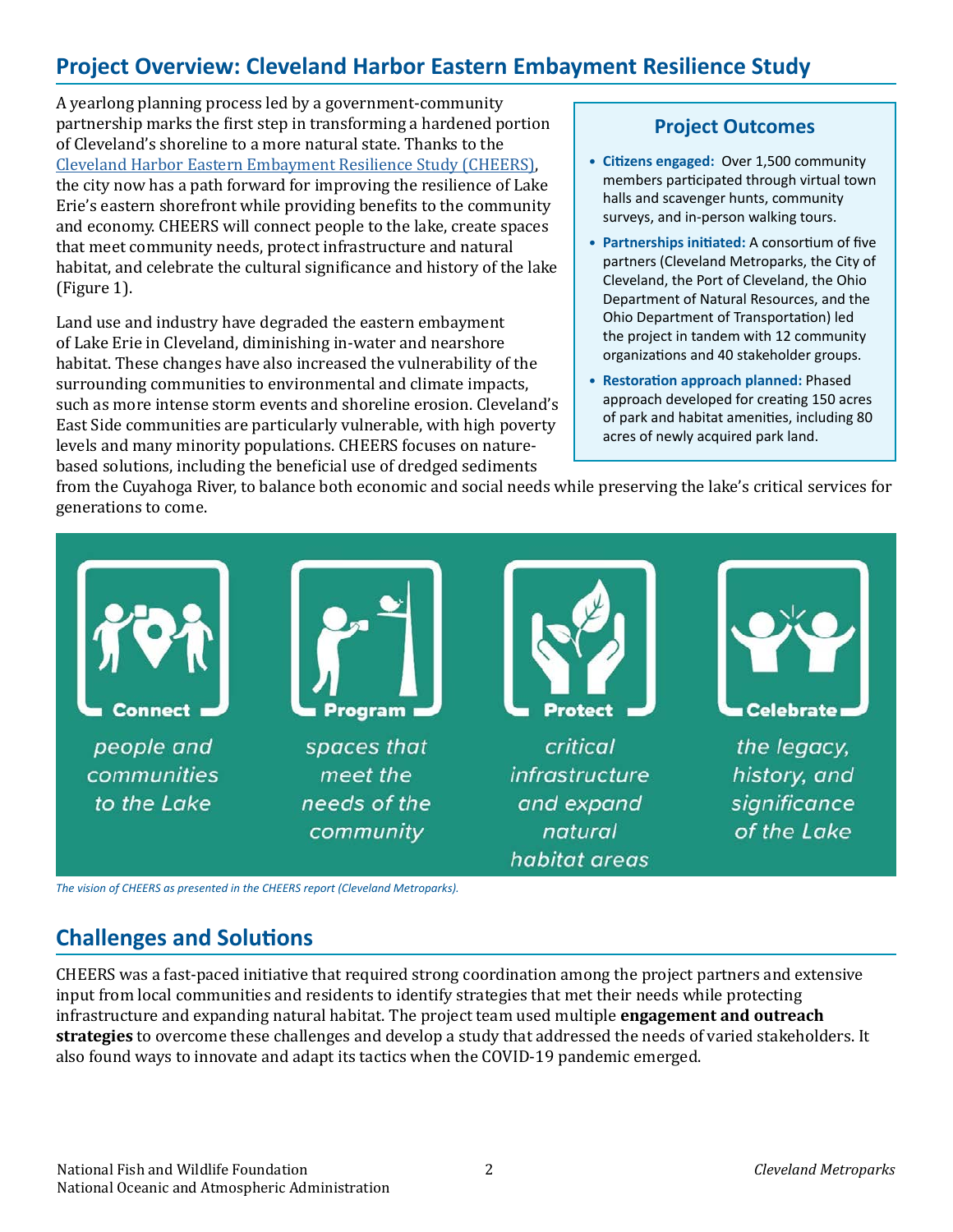# **Coordinating Multiple Project Partners**

#### *Challenge:*

Many organizations and partners were involved in CHEERS. For the five core partner agencies, coordinating the work of these diverse groups was challenging.

#### *Solutions:*

- **• Establish distinct project teams with clear responsibilities:** The project team worked with two main groups of participants to develop the study. The first was a project team of the five core partner agencies and other agencies, interest groups, and community organizations. This team ensured the project met its goals and regulatory requirements. The second group was a stakeholder committee that encompassed additional interest groups, potential future partners, private businesses, educational and cultural institutions, and local representatives. The stakeholder committee coordinated outreach efforts to residents, helped mobilize local groups, and engaged the community in CHEERS.
- **• Streamline communication:** CHEERS established a single point of contact for the five partner agencies and a single point of contact for the consultant team. The two project leaders had standing meetings to coordinate work with their teams and together facilitated the various levels of project participation.
- **• Identify and adapt to partners' needs:** The project team worked together to define the study's goals, identify what each organization needed to accomplish, and determine how to leverage each other's efforts effectively. Over the course of the project, the team hosted eight participatory workshops to discuss partner priorities and needs, project progress, and milestones achieved. The workshops were also important to help troubleshoot any problems that arose.
- **• Engage stakeholders in testing community outreach approaches and building consensus around priorities:** The stakeholder committee helped the project team test outreach and engagement ideas before implementing them with community members. The committee held five online workshops designed to encourage dialogue around conceptual ideas. The committee used interactive tools, including online polling, to help build consensus around priorities. Virtual white board tools and virtual sticky notes provided a platform for live markups and design collaboration. Breakout rooms facilitated discussion for smaller groups, and the chat function helped memorialize feedback.

# **Adapting to Changing Working Conditions**

#### *Challenge:*

CHEERS began right as the COVID-19 pandemic emerged, forcing the team to adapt to the changing working conditions of COVID-19 and the limitations the pandemic imposed on in-person engagement. The team had to determine new strategies for many of the in-person meetings and outreach events they had originally planned. In addition to the pandemic, the team also had to consider competing community priorities, such as voter registration and the 2020 census.

#### *Solutions:*

- **• Adjust project schedules to align with changing conditions:** The team extended the project timeline through the second half of 2020 to acknowledge pressing community priorities, such as COVID-19 relief efforts and the 2020 census and voter registration efforts, in addition to CHEERS that partners were tackling. Project partners and stakeholders had additional time for review and comments, which helped inform early project concepts and prioritization, and resulted in the plan's focus on community priorities and on representing local voices.
- **• Provide a suite of engagement options:** The team developed a portfolio of techniques to keep everyone safe during the pandemic while ensuring broad community engagement. Having multiple strategies allowed residents to choose which options best met their needs and comfort level during the pandemic. For instance, community members could opt to attend web-based town hall meetings or take an online user survey to ex-